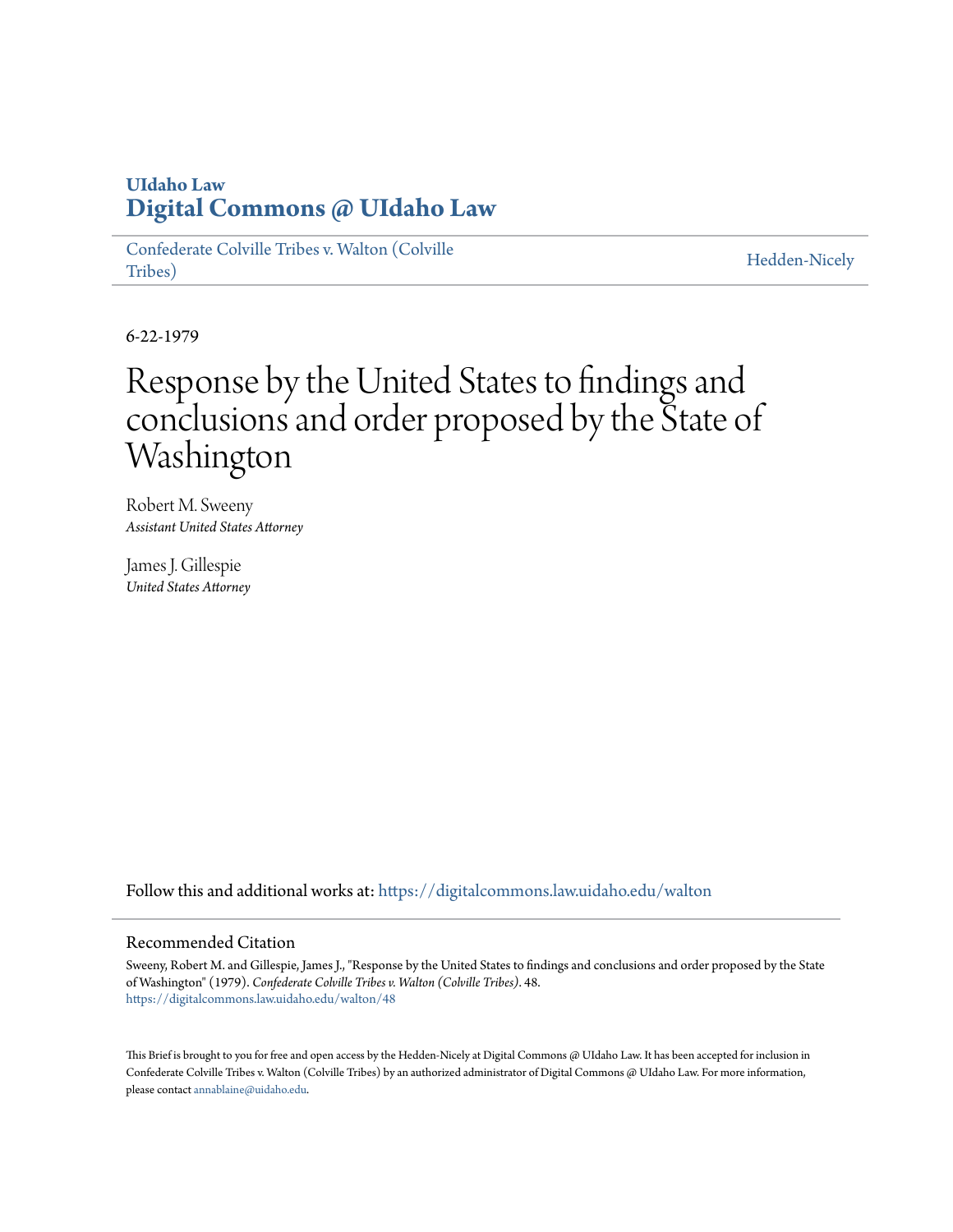| 1              |                                                                     |  |                                                  |                                |  |
|----------------|---------------------------------------------------------------------|--|--------------------------------------------------|--------------------------------|--|
| $\overline{2}$ |                                                                     |  |                                                  |                                |  |
| 3              |                                                                     |  |                                                  | FILED IN THE                   |  |
| 4              |                                                                     |  |                                                  | <b>U. S. DISTRICT COURT</b>    |  |
| 5              |                                                                     |  |                                                  | Eastern District of Washington |  |
| 6              | JUN 22 1979<br>UNITED STATES DISTRICT COURT                         |  |                                                  |                                |  |
|                | J. R. FALLQUIST, Clerk<br>EASTERN DISTRICT OF WASHINGTON            |  |                                                  |                                |  |
| 7              |                                                                     |  |                                                  | Deputy                         |  |
| 8              | COLVILLE CONFEDERATED TRIBES,                                       |  |                                                  |                                |  |
| 9              | Plaintiff,                                                          |  |                                                  |                                |  |
| 10             | $-VS-$                                                              |  | Civil No. 3421                                   |                                |  |
| 11             | BOYD WALTON, JR., and KENNA                                         |  |                                                  |                                |  |
| 12             | JEANNE WALTON, his wife; and<br>WILSON WALTON and MARGARET          |  |                                                  |                                |  |
|                | WALTON, his wife,                                                   |  |                                                  |                                |  |
| 13             | Defendants,                                                         |  | RESPONSE BY THE UNITED<br>STATES TO FINDINGS AND |                                |  |
| 14             | STATE OF WASHINGTON,                                                |  | CONCLUSIONS AND ORDER<br>PROPOSED BY THE STATE   |                                |  |
| 15             | Defendant-Intervenor.                                               |  | OF WASHINGTON                                    |                                |  |
| 16             |                                                                     |  |                                                  |                                |  |
| 17             | UNITED STATES OF AMERICA,                                           |  |                                                  |                                |  |
| 18             | Plaintiff,                                                          |  |                                                  |                                |  |
| 19             | $-vs-$                                                              |  | Civil No. 3831                                   |                                |  |
| 20             | WILLIAM BOYD WALTON and KENNA                                       |  |                                                  |                                |  |
| 21             | JEANNE WALTON, his wife; and<br>the STATE OF WASHINGTON,            |  |                                                  |                                |  |
| 22             | Defendants.                                                         |  |                                                  |                                |  |
| 23             |                                                                     |  |                                                  |                                |  |
| 24             | Comes now the United States of America, plaintiff in Civil          |  |                                                  |                                |  |
|                | No. C-3831, and in response to the Findings of Fact and Conclusions |  |                                                  |                                |  |
| 25             | of Law and Order proposed for entry by the State of Washington,     |  |                                                  |                                |  |
| 26             | states as follows:                                                  |  |                                                  |                                |  |
| 27             | l.<br>The pleading proposed by the State of Washington, in          |  |                                                  |                                |  |
| 28             | general, follows the Court's oral decision of June 4, 1979.         |  |                                                  |                                |  |

2. However, the United States objects to the finding that limits the Colville Tribes reserved water right to 428 . <sup>8</sup> acre feet of water this year calculated upon the acreage presently irrigated by the Colville Tribes for the reason that this improperly 1. - RESPONSE BY THE U.S.

FORM 080·93

**29** 

**30** 

**31** 

32

DOJ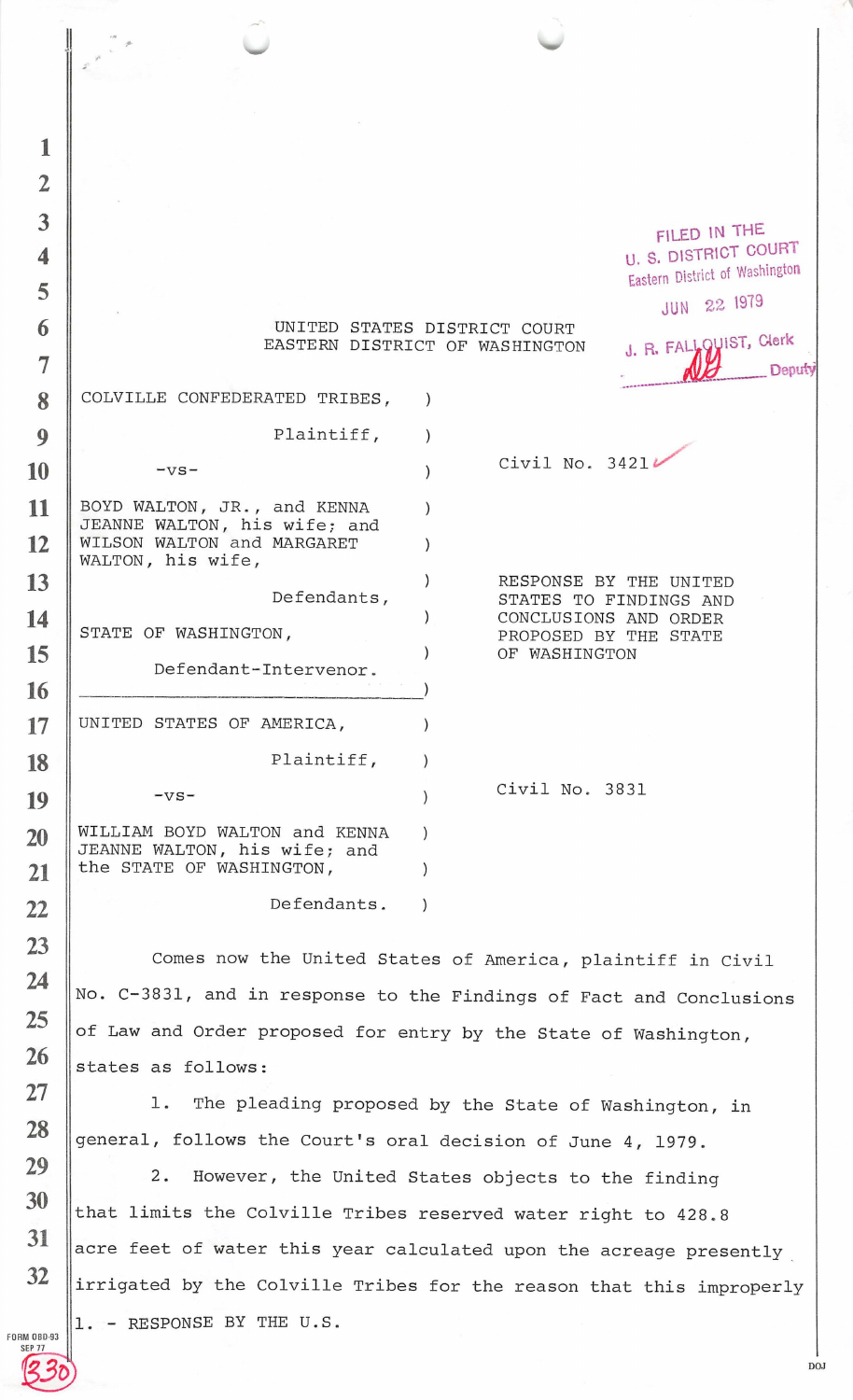uses irrigated acreage as a limit upon the Tribe's reserved water right rather than a method of measurement of such reserved water right, and since the Court has recognized the right of the Tribes to use waters reserved to the Tribes for purposes other than irrigation (i.e., a fishery), that in order to be consistent the Court should recognize the Tribe's reserved right to 666.4 acre feet of water as quantified by Judge Neill.

3. The United States objects to the State's proposed Finding No. l(c), upon the following grounds:

> (a) The Judgment of February 9, 1979, did not confirm any rights to water in the defendants Walton that were not subject to the paramount reserved water right of the Colville Tribes.

(b) As stated above, the waters reserved to the Colville Tribes should be calculated as 666.4 acre feet rather than 428.8 acre feet.

(c) Defendants Walton certificate of water right from the State of Washington is for irrigation of 65 acres by diversion from No-Name Creek; defendants Walton have no state-sanctioned right to withdraw ground waters within the No-Name Creek Basin for irrigation purposes;

(d) The proposed Findings intimates that the Colville Tribes must obtain approval from the State of Washington to utilize waters on trust lands within No Name Creek Valley where the water use exceeds 428.8 acre feet, and such a finding is not sanctioned in law nor is such finding necessary to this order under the facts presently before the Court.

4. With respect to the language proposed by the State in paragraph 3 of the Order, it is respectfully suggested that in view of the water situation in No Name Creek Valley that the parties 2. - RESPONSE BY THE U.S .

DOJ

FORM 080-93 SEP *71* 

**1** 

**2** 

**3** 

**4** 

**5** 

**6** 

**7** 

**8** 

**9** 

**10** 

**11** 

**12** 

**13** 

**14** 

**15** 

**16** 

**17** 

**18** 

**19** 

**20** 

**21** 

**22** 

**23** 

**24** 

**25** 

**26** 

**27** 

**28** 

**29** 

**30** 

**31** 

**32**